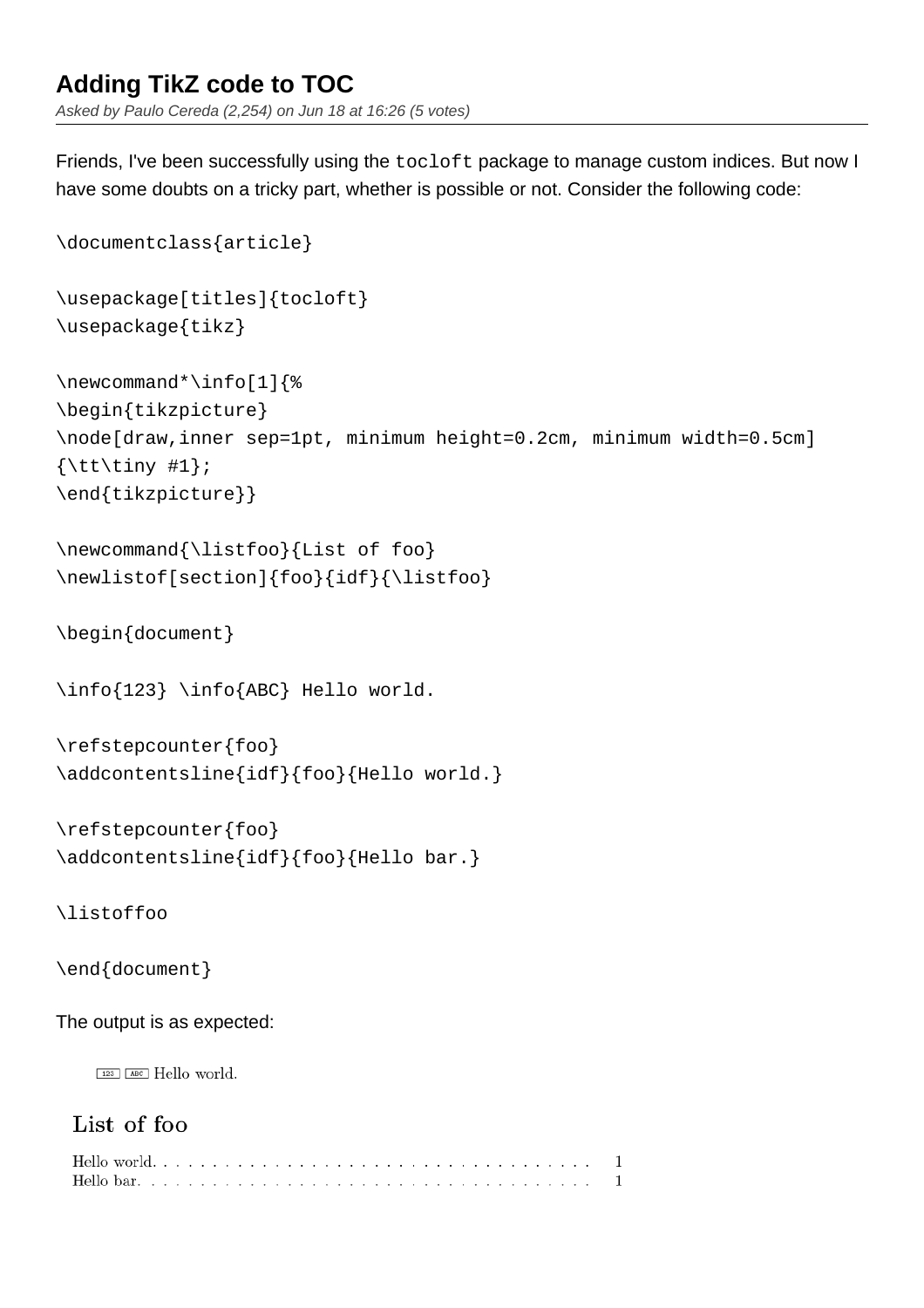In this particular case, I was wondering if it's possible to add a TikZ image to the list entries. I tried to add \addcontentsline{idf}{foo}{\info{123} \info{ABC} Hello world.} but it didn't work. I hope to achieve something like this:

 $\boxed{123}$   $\boxed{ABC}$  Hello world.

## List of foo

 $\mathbf{1}$  $\mathbf{1}$ 

I also tried the inline  $\text{trikz}$ , but no success. Probably I'm missing something obvious, or maybe it's trickier than I thought. Any ideas?

## **Answer #1**

Simply protect the \info commands:

Answered by Gonzalo Medina (29.6k) on Jun 18 at 16:30 - Marked as accepted. (4 votes)

```
\documentclass{article}
\usepackage[titles]{tocloft}
\usepackage{tikz}
\newcommand*\info[1]{%
\begin{tikzpicture}
\node[draw,inner sep=1pt, minimum height=0.2cm, minimum width=0.5cm]
\{\text{tuny }#1\};\end{tikzpicture}}
\newcommand{\listfoo}{List of foo}
\newlistof[section]{foo}{idf}{\listfoo}
\begin{document}
\info{123} \info{ABC} Hello world.
\refstepcounter{foo}
\addcontentsline{idf}{foo}{\protect\info{123}\ \phi{h}
```